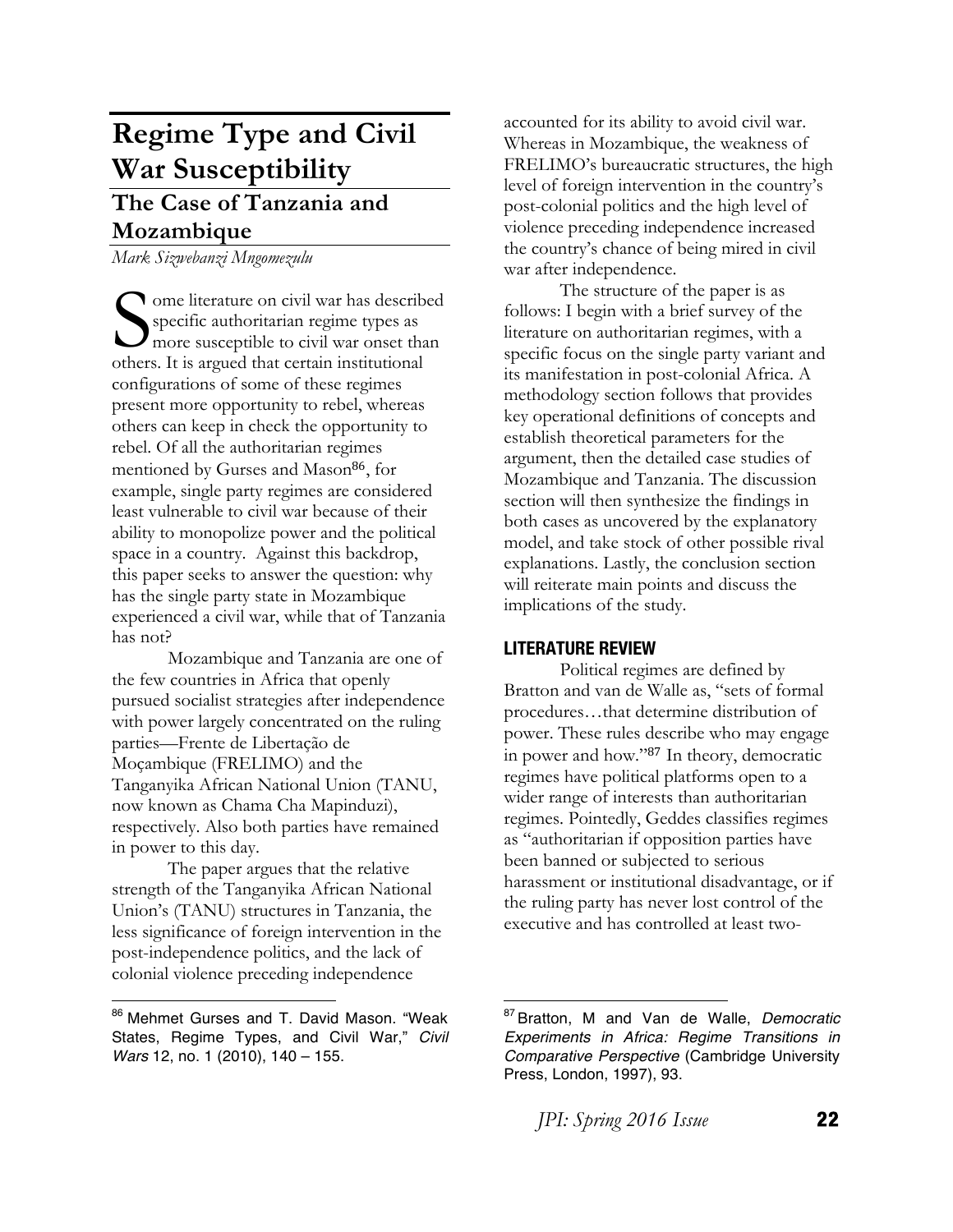thirds of legislative seats in all elections."<sup>88</sup> However, authoritarian regimes also differ to the extent in which the political platform is open to opposition. Some disproportionately rely on brute force to curb opposition politics, while others balance force and other soft methods of rule. Consequently, authoritarian regime configuration affects its ability to avoid civil war.

Geddes develops a typology that differentiates regimes into personalist, military, single party regimes and hybrid regimes.<sup>89</sup> Of these, personalist regimes where a leader has concentrated political power on himself or herself at the expense of institutions—are the most vulnerable to civil wars, whereas single party regimes are least vulnerable. The single party regime can be loosely defined as a regime that proscribes the legal operation of opposition parties. This is different from dominant party systems where opposition may legally operate but be unable to ascend to power.<sup>90</sup>

Single party regimes are seen as least vulnerable to civil war because the states' disproportionate amount of power allows it to deal harshly with opposition at its nascent stage.<sup>91</sup> This regime also attempts to strike a balance between the main interests of the ruling clique, namely to remain in power, and to provide outlets for political expression which are not harmful to its overall survival. As a general rule, an increased reliance on violence signifies a failure in that balance of

 

interests. Civil war becomes a culmination of that failure.

It is also argued that the resilience of the single party state stems from the constraints that elites face in the initial stages of the formation of the party. Facing stiff opposition from other organizations vying for power may propel an organization to mobilize on a broad basis. However, faced with weaker constraints, the party may form elite coalitions instead of tapping into an inclusive peoplecentered constituency.<sup>92</sup> In short, the power base of a single party is of utmost importance to its survival.

The foregoing argument is important because it suggests that the single party's longevity is not necessarily connected with the single party per se, but that its internal mechanics play a significant role in its survival. This distinction is of essence since these regimes have shown different levels of longevity and ability to avoid civil war. This theory has substantial explanatory power as we examine FRELIMO's and TANU's organizational origins in the case study section. If the institutional base on which a specific single party forms itself is firm, it can increase its ability to co-opt rivals, further weakening opposition.<sup>93</sup>

The single party regime in the early post-independence years in most African countries was justified as the only way of carrying out the common good—that is broad-based development for the benefit of all. Kwame Nkrumah of Ghana was one of its notable proponents.<sup>94</sup> Indeed most

<sup>88</sup> Barbara Geddes, *Paradigms and Castles: Theory Building and Research Design In Comparative Politics* (University of Michigan, Ann Arbor, 2003), 71.

<sup>89</sup> *Ibid*.,71 – 77.

<sup>90</sup> Beatriz Magaloni and Ruth Krichel. "Political Order and One-Party Rule," *Annual Review of Political Science*, 13 (2010),123–143.

<sup>&</sup>lt;sup>91</sup> Mehmet Gurses and T. David Mason. "Weak States, Regime Types, and Civil War," *Civil Wars* 12, no. 1 (2010),141.

<sup>&</sup>lt;sup>92</sup> Benjamin Smith. "Life of the Party. The Origins of Regime Breakdown and the Persistence of Single-Party Rule." *World Politics*. 57 (2005), 422.

<sup>93</sup> Jason Brownlee, *Authoritarianism in an Age of Democratization*. Cambridge: (Cambridge University Press: Cambridge, 2007), 33.

<sup>94</sup> See: Kwame Nkrumah, *I Speak of Freedom: A Statement of African Ideology* (Oxford University Press, London, 1962),117.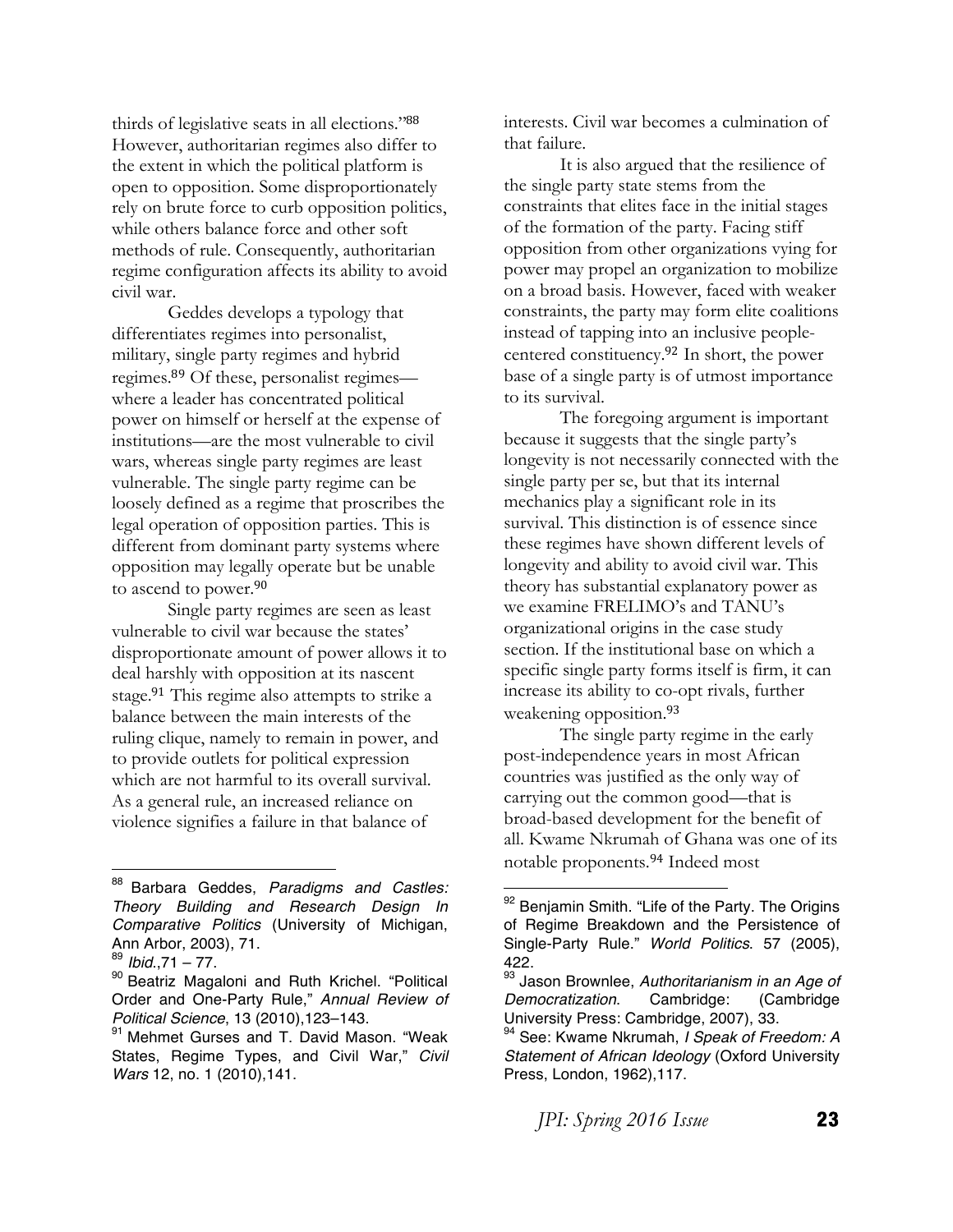independence leaders saw opposition parties as divisive and hurtful to the development process of countries.<sup>95</sup> And it was on this basis that many single-party states ascended to power in Africa.

However, others have criticized the idea espoused by these leaders and other scholars that single party regimes are more stable than other types of regimes. They argue that the stifling of opposition and other political freedoms especially in *de jure* singleparty regimes might sow the seeds of its own destruction. This is because a zero-sum game of politics arises which only presents violence as the only option to voice political opinion.<sup>96</sup> If the law stipulates that opposition is banned, then violence is the only viable option. Others have suggested that in practice, the one-party state in Africa was able to stem destabilizing separatist causes that are often the political ticket of opposition.<sup>97</sup> Thus, this view has insisted on the utility of this regime type especially in political environments characterized by diversity. Yet even then, the record of this regime type in Africa has been far more ambiguous. How does one account for the overthrow of some of the earliest single-party regimes such as Nkrumah's Convention People's Party (CPP) in 1966, and the resilience of other such as that of Tanzania?

Against this backdrop, this paper tackles the puzzle of occurrence of civil war in some single-party regimes in Africa and not in others. Focusing on Mozambique and Tanzania, it argues that the relative stability of a single party regime hinges on the strength of the party's structures, the role of foreign intervention in the post-independence

#### **METHODOLOGY**

Operationalized definitions of the above independent variables are as follows: firstly, "strength of the party's structures" refers to the extent to which the party can marshal support country-wide. The understanding is that the more it has support throughout the country the less chance for rebellion against it, and less risk of civil war. This is because the ruling party aims to dominate the political space, leaving little or no room for opposition to operate. Secondly the role of foreign intervention in the postindependence domestic politics of a country refers to the extent to which foreign governments support, through finances and armaments, opposition groups in that country. Lastly, "colonial violence preceding independence" refers to the intensity of fighting among different groups vying for power, five to ten years before independence, so that higher levels of fighting in this stipulated period presents a greater chance of fighting in the newly-emergent order.

This is a small-N comparative study that mainly relies on qualitative data and the comparative historical approach. To that end, it focuses on mid-level theorizing using Mill's method of difference—similar origins, different outcomes—to answer how countries of similar regime types have had different results vis-à-vis civil war vulnerability. Both Mozambique and Tanzania<sup>98</sup> were ruled by colonial authorities; the Portuguese and the

<sup>&</sup>lt;sup>95</sup> Benyamin Neuberger, "Has the Single Party Failed in Africa?" *African Studies Review.* 17, no. 1 (1974), 173. <sup>96</sup> *Ibid*, 174 - 175.

<sup>97</sup> *Ibid*, 174 – 175.

domestic politics of a country, and colonial violence preceding independence.

<sup>98</sup> This case study excludes the island of Zanzibar in the analysis of Tanzania, and focuses on the mainland—Tanganyika. This is because Zanzibar has had a slightly different political experience stemming from Oman sultanate rule that precedes any other Western colonial power. That makes it almost a separate case.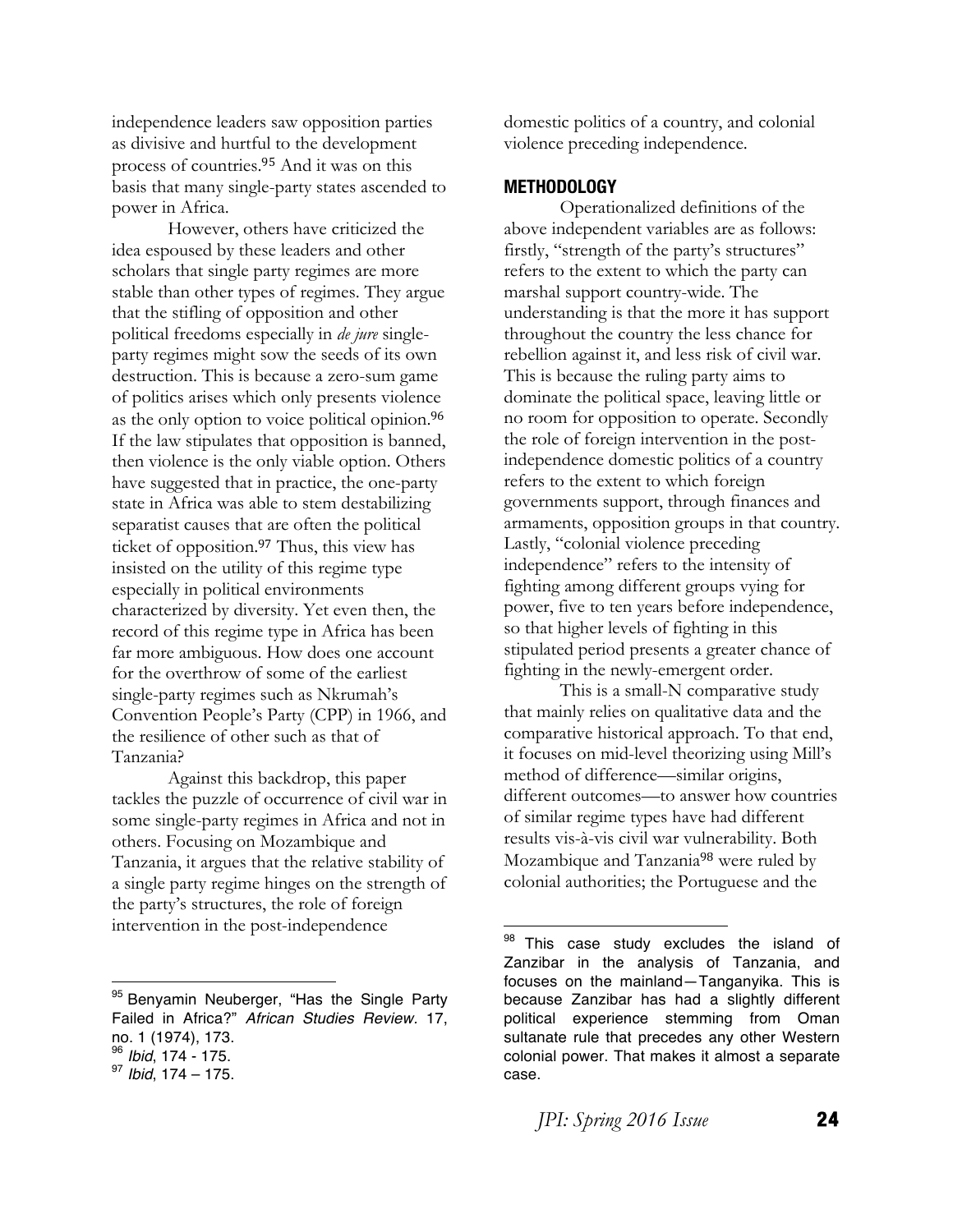British prior to their independence in 1975 and 1961, respectively. Both states had ruling parties that pursued variants of socialist policies and were ruled, de facto, (and later de jure) by single party regimes. It traces the set of causal processes operationalized above to account for the difference—civil war in one case (Mozambique) and non-occurrence in the other (Tanzania). The period to be focused on is post-independence up to the early 1990s, the latter date demarcating roughly when both states opened the political platform to other parties.

Conceptually, civil war is understood using Small's and Singer's definition: "any armed conflict that involves a) military action internal to the metropole, b) the active participation of the national government, and c) effective resistance by both sides"<sup>99</sup>… "and state violence should be sustained and reciprocated and that the war exceeds a certain threshold of deaths (typically more than  $1,000$ <sup>"100</sup> This is the most commonly accepted definition of civil war by scholars and policy organizations.

#### **MOZAMBIQUE: COLONIALISM AND VIOLENCE.**

Portuguese presence in Mozambique dates circa 1498, and had been mainly limited to the coastlines. From this period up the 1800s, the Portuguese faced stiff opposition to their attempt to control many parts of the country, especially, the inland. Physical confrontation and "diplomacy" were part of the strategies African polities used in resisting

colonial occupation.<sup>101</sup> The Ngoni ethnic group from the south waged one of the earliest notable wars against the Portuguese in 1895, and were eventually vanquished.<sup>102</sup> The Correlates of War Project has coded this episode as the "Portuguese Gaza Empire War of 1895"; an extra-state war.<sup>103</sup>

This defeat signaled the growing power of Portugal, which by the start of the  $20<sup>th</sup>$  century had spread all over southern Mozambique.<sup>104</sup> The growing power of Portugal in the country was accompanied by forced conscriptions of indigenous people into workforces and stringent tax requirements on a level hitherto unknown amongst the people, which resulted in a growing resentment towards the authorities. The rise of the António de Oliveira Salazar regime in Portugal in 1932, further centralized the colonial structures in a bid to facilitate easier resource extraction to the benefit of the Portuguese economy.<sup>105</sup> Even in this early period, there were daily resistances of colonial authorities. Yet they remained sporadic and uncoordinated. These resistances were largely organized along lines of regions, ethnic groups, and specific production sectors. These divisions were also one of the biggest issues that FRELIMO faced even after independence. This problem that partly

 <sup>99</sup> Melvin Small and David Singer, *Resort to Arms: International and civil war*, 1816 -1992 (Cage, Beverly Hills, 1982), 210.

<sup>&</sup>lt;sup>100</sup> Nicholas Sambanis. "What Is Civil War? Conceptual and Empirical Complexities of an Operational Definition. *The Journal of Conflict Resolution* 48, no. 6 (2004), 816.

<sup>101</sup> Barry Munslow, *Mozambique: the Revolution and its Origins* (Longman, New York, 1983), 53.  $\frac{102}{102}$  *Ibid*, 53.

<sup>&</sup>quot;An extra-state war involves fighting by a state system member outside its borders against the armed forces of an entity that is not a member of the interstate system." See; Meredith and Wayman, *Resort to War: 1816 – 2007* (Q.C Press, Washington D.C, 2010) Available: http://www.correlatesofwar.org/data-sets/COWwar.<br><sup>104</sup> Allen Isaacman and Barbara Isaacman,

*Mozambique: From Colonialism to Revolution, 1900 – 1982* (Westview Press, Colorado, 1983), 27.

<sup>105</sup> *Ibid,* 27.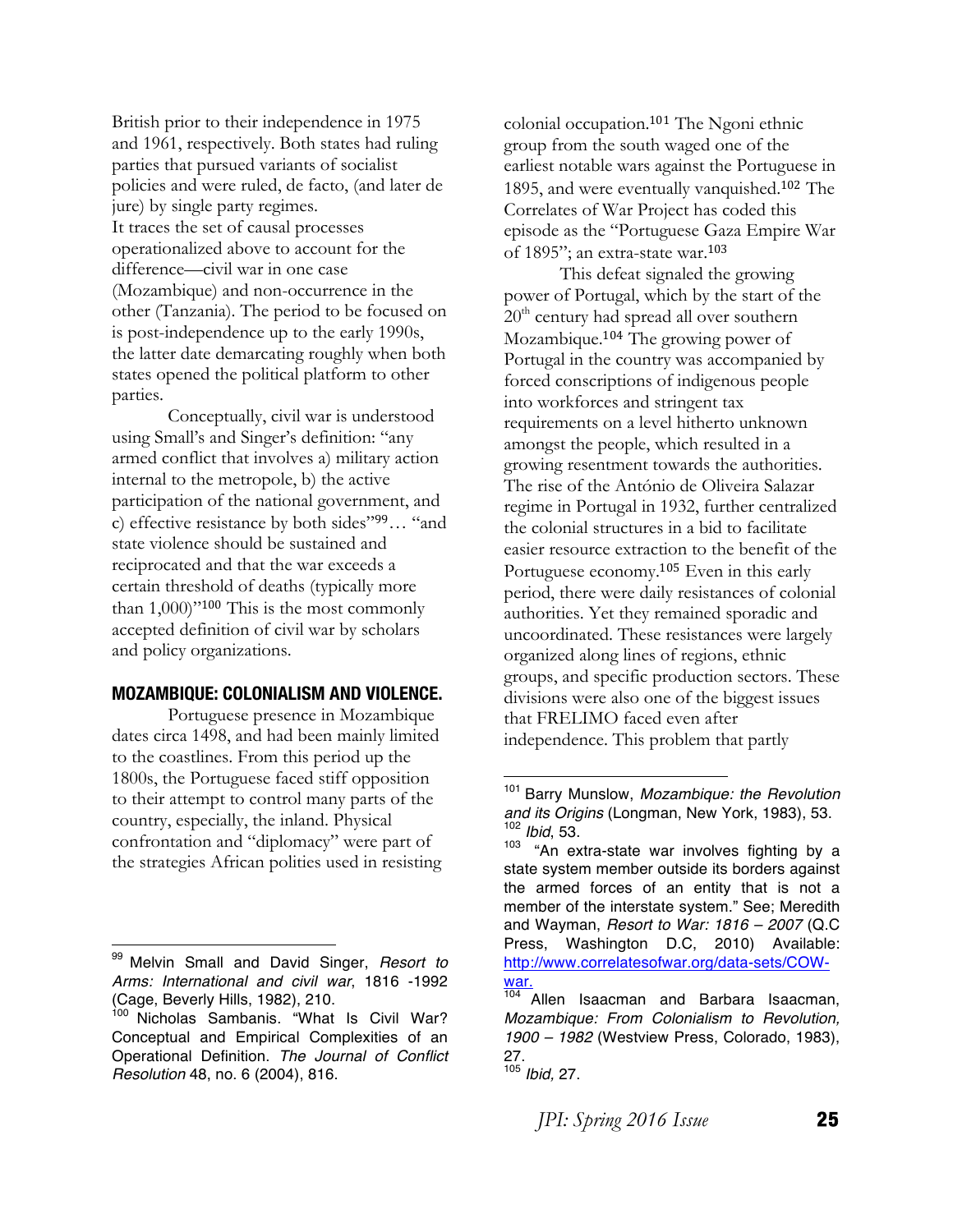enabled the operation of its arch-rival RENAMO after independence.

The systematic brutality of the Portuguese colonial regime against natives became the rallying cry of the nascent nationalist movement from the 1930s onwards. At the front of this new wave of resistance were the so-called *assimilado*. <sup>106</sup> This group, with the help of the little education they had received, began to question the contradictions and double standards of the colonial state. They detested their separation from ninety-nine per cent of the population who were not educated. This was a classic strategy the colonial authorities had devised to bar any form of dialogue between the educated and the uneducated, the former who were mostly in urban areas and the latter in rural areas.<sup>107</sup> Standing against this division, early nationalism was born in Mozambique at the core of which were the *mestizo<sup>108</sup>* and *assimilado*.

Organizationally, the nationalist movement first manifested itself in three groups: "UDENAMO (National Democratic Union of Mozambique), MANU (the Mozambican-Makonde Union), and UNAMI (National African Union of Independent

 

Mozambique)."<sup>109</sup> However, these groups had narrow interests that reflected ethnic and regional biases and this hindered their mobilization capacities. Later, with negotiations brokered in Tanzania by Julius Nyerere, these organizations reluctantly agreed to form a united movement against the Portuguese colonial authorities. So in 25 June 1964, FRELIMO was born "under the leadership of Dr. Eduardo Mondlane."<sup>110</sup> Evidently, from the beginning the structure of FRELIMO was rather rickety; a compromise necessitated by the desire to be rid of a common enemy.

After a long debate on the modus operandi of the new movement—centering on the use of armed resistance or peaceful demonstration—coupled with a series of failed negotiation attempts with the Portuguese government, FRELIMO finally launched an armed struggle against the colonial authorities after September 1964. "Groups had already been sent for training in Algeria soon after (the party's) first congress."<sup>111</sup> Thus, "in the dead of the night on 25 September 1964, FRELIMO soldiers, with logistical assistance from surrounding population, attacked the Portuguese administrative post at Chai in Cabo Delgado Province…and the guerillas were able to damage the post and kill one policeman and wound several."<sup>112</sup>

This attack set off a chain of events in which the Portuguese government hunted down the insurgency's network and arrested

<sup>106</sup> The *assimilado* were an "indigenous pettybourgeoisie… (constituting) a tiny minority of the wider African population. To become an *assimilado* one had to fulfil certain legal criteria. One had to swear loyalty to the colonial state, speak only Portuguese at home, adopt 'European' habits, abandon 'heathen' beliefs and have a Portuguese official vouch for their character." See: Sumich and Honwana, 'Strong Party, Weak States: Frelimo and State Survival through the Mozambican Civil War: An Analytical Narrative on State-making *Crisis States Research Centre* (2007), 6.

<sup>107</sup> Funada-Classen Sayaka, *Origins of War in Mozambique, A History of Unity and Division*  (ZAF, Cape Town, 2013) at 145.

<sup>&</sup>lt;sup>108</sup> Mestizo are generally those who were a mixture of Portuguese and Bantu/black parentage.

<sup>&</sup>lt;sup>109</sup> Allen Isaacman and Barbara Isaacman, *Mozambique: From Colonialism to Revolution, 1900 – 1982* (Westview Press, Colorado, 1983), 80-81.

<sup>110</sup> *Ibid,* 81.

<sup>111</sup> Barry Munslow, *Mozambique: the Revolution and its Origins* (Longman, New York, 1983) at 84.

<sup>112</sup> Isaacman and Isaacman, *Mozambique,* 84.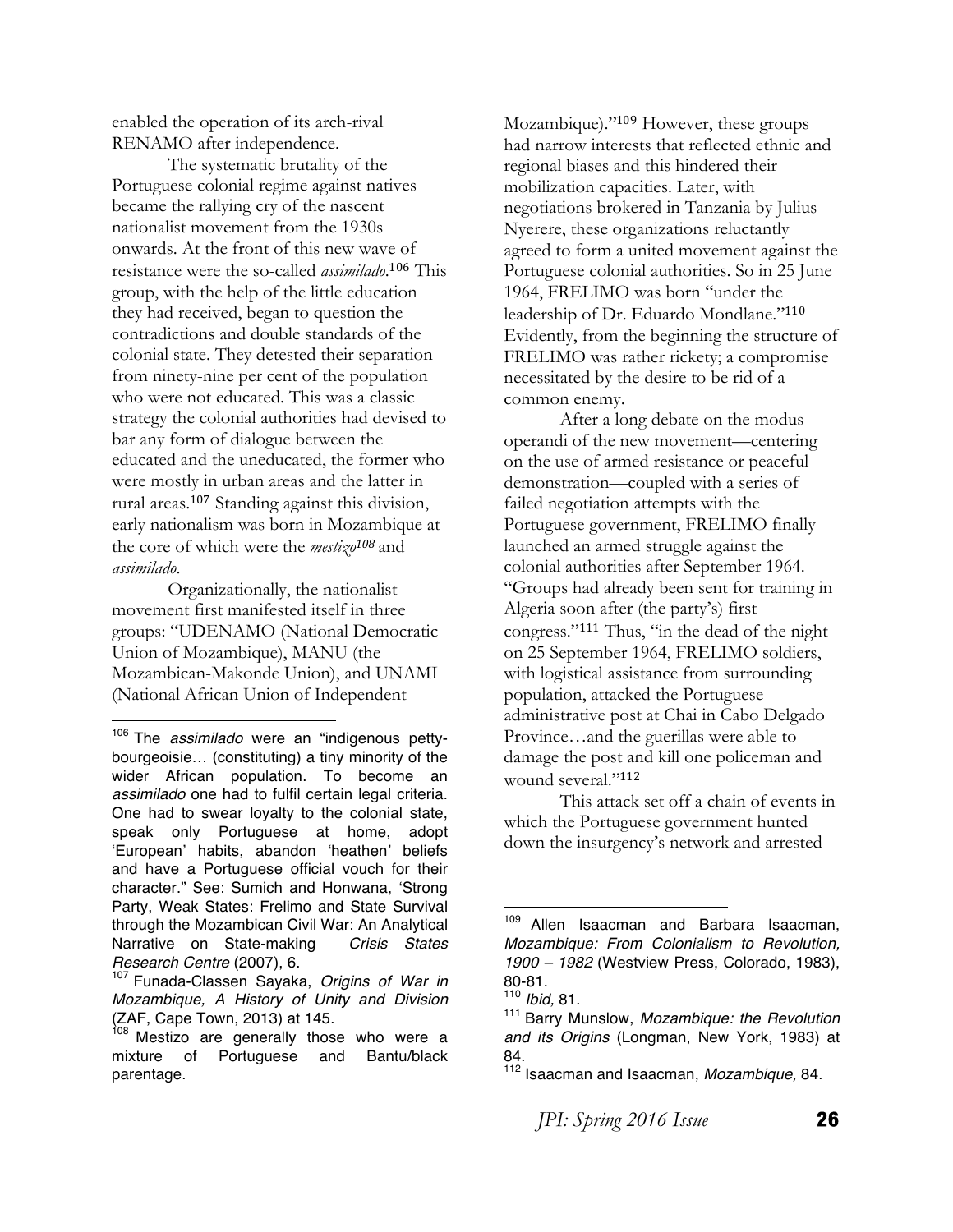about 1500 FRELIMO sympathizers.<sup>113</sup> The colonial authorities tried to limit FRELIMO's advances by "relocating peasants to strategic hamlets" and heavily patrolling the "Tanzania and Malawian borders," where the insurgents were most active.<sup>114</sup> Among the most brutal strategies of counter-insurgency was the resettlement of peasants in new villages encircled with barbed wire. It became clear that the war would last for a long time. In 1965, Salazar allowed for the repatriation of foreign capital out of Mozambique at 100 per cent rate, a policy that had lasting ramifications on the Mozambican economy. He also increased cooperation with NATO and the white minority regimes of South Africa and Rhodesia, and increased the number of Portuguese forces to fight the guerillas in the country.<sup>115</sup>

After long years of intense fighting, resulting in the growth of liberated zones under FRELIMO, coupled with the military coup in Portugal that toppled the Salazar dictatorship, FRELIMO gained power in September 20 1974.<sup>116</sup> The war resulted in "more than 33,000 casualties."<sup>117</sup> It was in this context of a violent pre-independence struggle that the party came to power in 1975. With the defeat of the common enemy, its unity and exclusive rule in the country was to face major challenges.

#### **FORMATION OF FRELIMO: A COMPROMISE**

Although FRELIMO had managed to wage a successful war of independence, "its early years (1962 – 1989) were filled with

k/files/documents/MTcodebook2010\_0.pdf

factionalism and purges."<sup>118</sup> This had a lasting impact on the popularity of the party and its structures countrywide. Because the ruling elites came from the north and south of the country, the vacuum left at the center was capitalized upon by those who lost out in the early power struggles within FRELIMO, and this region became the stronghold of rebelarmed factions.<sup>119</sup> Crucially, other scholars have suggested that the factionalism that bedeviled FRELIMO at its early stages did not necessarily revolve so much around ethnicity, as it did around the strategy to be used in confronting the colonial government. Some supported negotiation with Portuguese authorities, and other cited the violence of the regime as evidence that it would not relinquish power peacefully.<sup>120</sup> Indeed those of the latter opinion were to be proven right when in 1961 colonial military forces were increased from 3,000 to 12,000."<sup>121</sup>

The faction that supported armed struggle dominated the executive committee of the party and was able to push the agenda of armed struggle with began in earnest in 1974.<sup>122</sup> Those who had lost out formed splinter groups which severely threatened FRELIMO's grip over the country after independence. As the armed struggle continued, the party faced another internal crisis relating to the administration of liberated zones, "military strategy and tactics to be pursued, the emancipation of women, education and the very definition of the enemy."<sup>123</sup> Here we see that even in the early

 

<sup>122</sup> Isaacman and Isaacman, *Mozambique,* 83.

 <sup>113</sup> Munslow, *Mozambique,* 87.

<sup>114</sup> Isaacman and Isaacman, *Mozambique,* 100.

<sup>115</sup> Munslow, *Mozambique,* 87.

<sup>116</sup> Isaacman and Isaacman, *Mozambique,* 106. <sup>117</sup> Data Appendix for Monica Duffy Toft, Securing the Peace: The Durable Settlement of Civil Wars (Princeton University Press, 2010). https://www.bsg.ox.ac.uk/sites/www.bsg.ox.ac.u

<sup>&</sup>lt;sup>118</sup> Jason Sumich and Joao Honwana, "Strong Party, Weak States: Frelimo and State Survival through the Mozambican Civil War: An Analytical Narrative on State-making." *Crisis States Research Centre* (2007) at 6 and 7.

*Ibid*, 7.

<sup>120</sup> Munslow, *Mozambique,* 83.

<sup>121</sup> *Ibid* 83.

<sup>123</sup> Munslow, *Mozambique,* 104.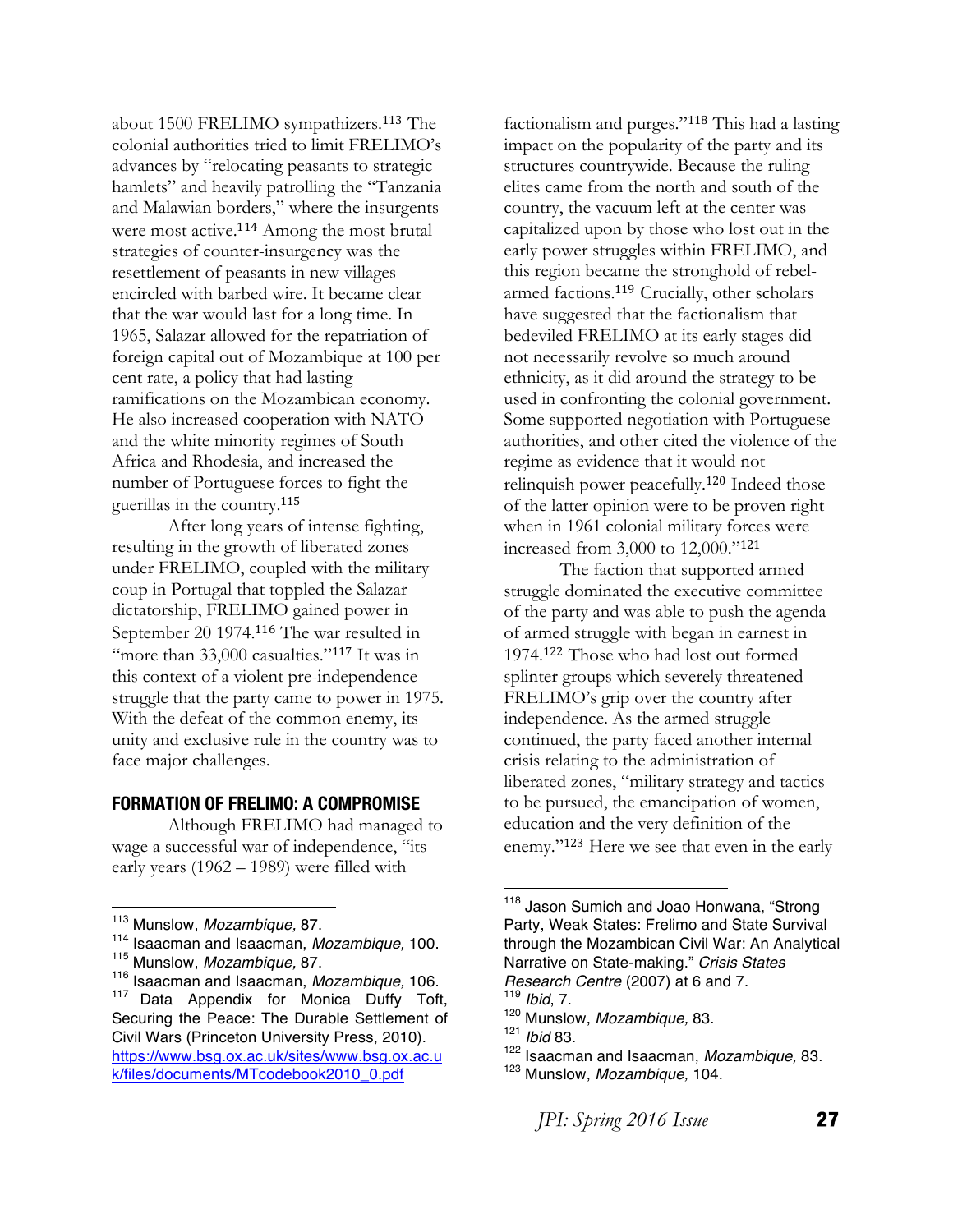period of the party, policy was highly contested and divisive. Also, the party lacked a solid foundation and popular support from the ordinary people.

So when independence was gained in Mozambique, the party and the country were in a state of shambles. Even excepting the factionalism within FRELIMO, the party faced the daunting task of reconstructing and uniting a country that had been ravaged by pre-independence civil war. Finnegan captures the situation aptly:

> Frelimo was left to run an effectively bankrupt country with virtually no trained people. The illiteracy rate was over 90 percent. There were six economists, two agronomists, not a single geologist, and fewer than a thousand black high school graduates in all of Mozambique. Of 350 railroad engineers working in 1975, just one was black and he was an agent of the Portuguese secret police.<sup>124</sup>

The leadership was faced with the challenges of rebuilding the nation from scratch and dealing with the internal problems of the party. This dearth of human resource and an economy abandoned by the Portuguese who emigrated *en masse*, led the party to nationalize companies and pursue interventionist strategies at a pace they had not anticipated. In 1977, the leadership declared the party as Marxist-Leninist pursuing scientific socialism.<sup>125</sup> The subsequent failure of socialist policies,

 

coupled with the suspicion that socialism raised in Mozambique's white-ruled neighbors (especially in Rhodesia and South Africa), made the country vulnerable to the outbreak of another civil war.

The spectacular failure of the country's policies led to a shortage of goods and food. Also, as an unintended consequence, these policies benefitted wealthy peasants who could exploit party connections, to the detriment of the majority. Furthermore, the party's abolition of traditional practices such as *lobola* (bride wealth), polygamy, and religious associations,<sup>126</sup> isolated some sections of the peasantry from the party who were against these new decrees. Although Isaacman and Isaacman suggest that the party had implanted itself fairly securely in most of the country, its dominance in the north and south, and the increasing unpopularity of its socialist strategies were to be the pretext on which foreign intervention and attendant destabilization of the country were to be primarily based upon.

# **FOREIGN INTERVENTION: GEOPOLITICS OF SOUTHERN AFRICA AND THE COLD WAR.**

The geopolitics of Southern Africa from the late 1970s onwards may have been one of the most important contributing factors to the occurrence of civil war in Mozambique shortly after independence. With the threat posed, "by the creation of a socialist, black majority-run state in their immediate vicinity, [South Africa and Rhodesia], with implicit approval from Western, capitalist countries, aided and abetted the formation of a counterrevolutionary movement, RENAMO, in the late 1970s."<sup>127</sup> A left-leaning black majority

<sup>124</sup> William Finnegan, *A Complicated War: The Harrowing of Mozambique* (University of California Press, Berkeley and Los Angeles, 1992) at 30.

<sup>&</sup>lt;sup>125</sup> Sumich and Honwana, "Strong Party, Weak States: Frelimo and State Survival through the Mozambican Civil War: An Analytical Narrative on State-making," 7.

 $126$  Ibid at 10.

<sup>127</sup> Mary H. Moran and M. Anne Pitcher, "The 'Basket Case' and the 'Poster Child': Explaining the End of Civil Conflicts in Liberia and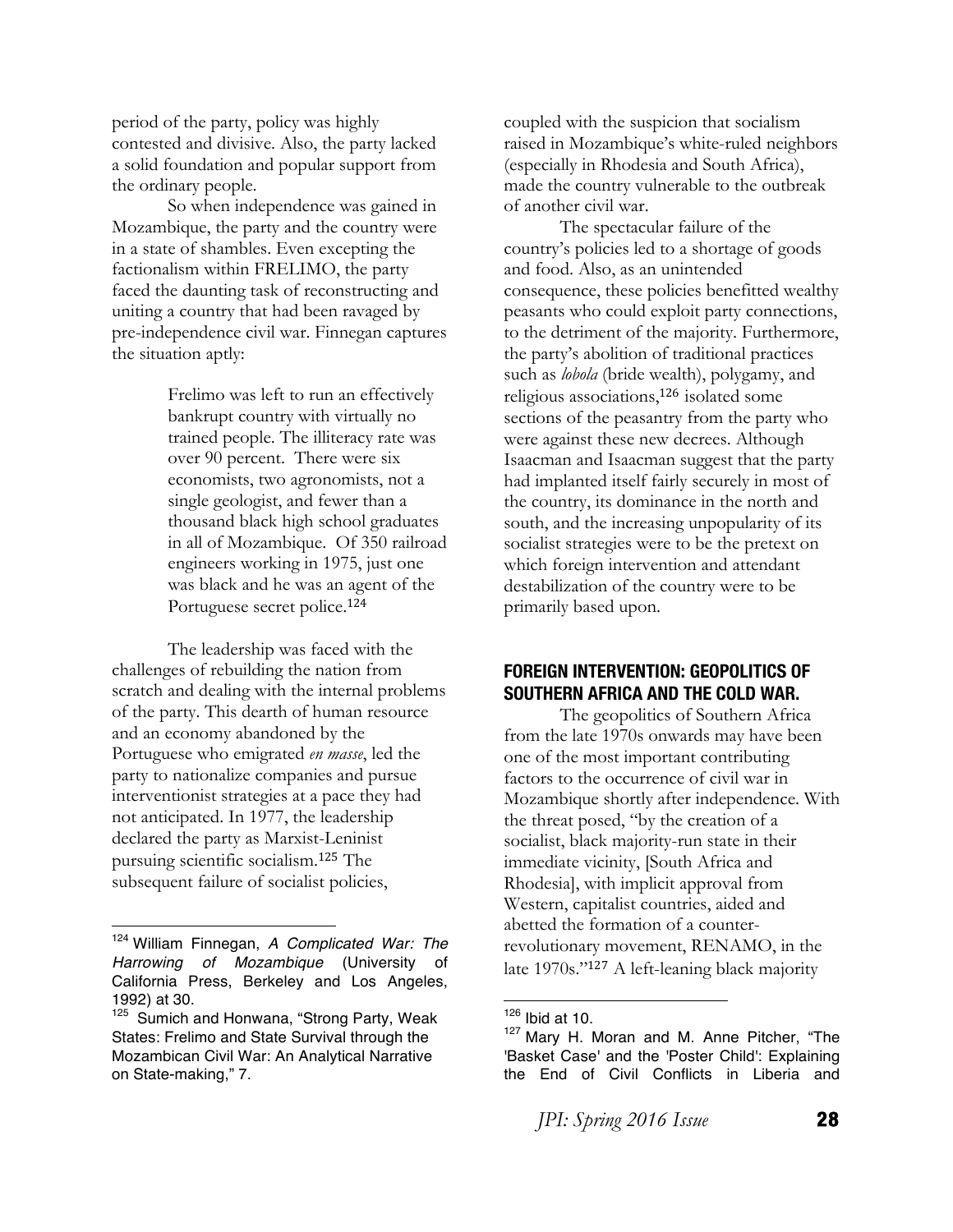state in their midst meant friendly territory for insurgent movements that South Africa and Rhodesia faced at the time.

Indeed, FRELIMO had earlier openly pledged to support the "front line states" in their cause to rid southern Africa of the remaining white-minority regimes.<sup>128</sup> To that end, independence in Mozambique brought with it a growing base of Zimbabwe African National Union (ZANU) and Zimbabwe African Patriotic Union (ZAPU) insurgent movements from Rhodesia, and also that of the African National Congress (ANC) and Pan-African Congress (PAC) inside Mozambique.<sup>129</sup>

Initially, foreign intervention in Mozambique was executed through Resistencia Nacional Mozambicana (MNR/RENAMO) "set up by the Rhodesians to be a fifth column inside Mozambique. Its members were men from various Portuguese special forces units who fled to Rhodesia in 1974…these then increased their numbers by raiding FRELIMO re-education camps…and recruiting people with no vested interest in FRELIMO."<sup>130</sup> This counter-insurgency group assisted the Rhodesian government in hunting down rebels of the Zimbabwean African National Liberal Army (ZANLA) and implementing its own agenda of destabilizing the newly-formed socialist government.<sup>131</sup>

With the independence of Zimbabwe in 1980, "South African military intelligence took over the MNR," and established

<u> 1989 - Johann Barn, mars eta bainar eta bainar eta baina eta baina eta baina eta baina eta baina eta baina e</u> Mozambique," *Third World Quarterly* 25, No. 3 (2004) at 510.

operation bases near the South-African Mozambican border.<sup>132</sup> South African government's funding of RENAMO made FRELIMO helpless in stemming the growth of the new insurgent movement. The consequence was the civil war that broke out in 1979.

Hanlon notes that, "for an organization with no historic roots, the MNR was very effective….the main important factor (for its success) was force—armed bands would simply kidnap hundreds of young men (and women)…those escaping were killed."<sup>133</sup> And "by mid-1983, the rebels were operating in eight of the country's eleven provinces."<sup>134</sup> Besides receiving support from their South African patrons, they also capitalized on the frustration of peasants on the failure of the "new development projects".<sup>135</sup>

Moran and Pitcher note that "by the mid-1980s the…war had destroyed hundreds of schools and health clinics, disrupted rural trading networks, undermined food security, killed thousands of people and dislocated hundreds of thousands more to camps in more secure areas of Mozambique or across borders in Zimbabwe and Malawi."<sup>136</sup> The foreign-funded insurgency obviously dealt a serious blow to a country still attempting to rebuild on the ruins of the war of liberation in 1975, and further undermined its institutional structures all over the country, especially in central Mozambique, the stronghold of RENAMO.

The harsh economic conditions created by the drought of 1983, and increasing attacks from the insurgents led FRELIMO to

<sup>128</sup> Isaacman and Isaacman, *Mozambique,* 173. <sup>129</sup> *Ibid*, 174.

<sup>130</sup> Joseph Hanlon, *Beggar Your Neighbours: Apartheid Power in Southern Africa* (Catholic Institute for International Relations, London 1986), 139.

<sup>131</sup> Alcinda Honwana, *Child Soldiers in Africa* (University of Pennsylvania Press: Pennsylvania, 2006), 8.

 <sup>132</sup> Hanlon, *Beggar Your Neighbours,* 140.  $133$  Ibid., 141.

<sup>134</sup> Hanlon, *Beggar Your Neighbours*, 8.

<sup>135</sup> Hanlon, *Beggar Your Neighbours,* 141.

<sup>136</sup> Moran and Pitcher, "The 'Basket Case' and the 'Poster Child': Explaining the End of Civil Conflicts in Liberia and Mozambique," 510.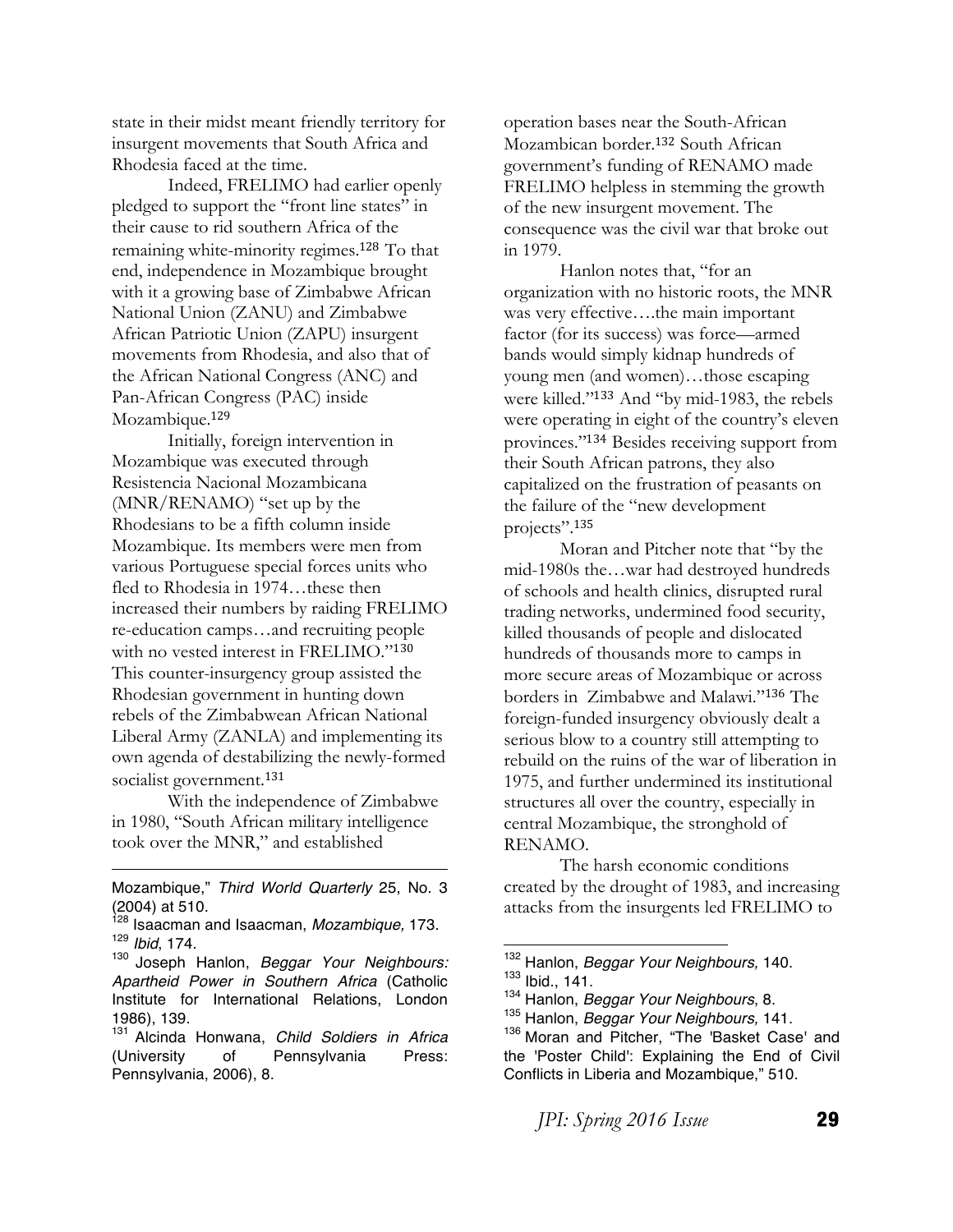begin courting the West, and managed to secure food aid. Under pressure from the rebels, the Mozambican state also signed the Nkomati non-aggression pact in 1984 with the South African government, hoping that the latter would stop funding the rebels. However, this accord turned out to be useless, as the South African government never stopped funding the insurgents.<sup>137</sup> By this time, the government had lost full control of the state and was battling for survival.

FRELIMO could not defeat RENAMO in battle because its resources had been dissipated by the long-drawn conflict. However, in the 1980s RENAMO's resource tap dried out as apartheid South Africa channeled its energy to quelling disturbances at home.<sup>138</sup> This resulting stalemate facilitated the brokering of peace talks led by the Catholic Church,<sup>139</sup> and after several months of negotiations the two warring parties signed the "General Peace Agreement in Rome in 1992."<sup>140</sup> This devastating civil war left an estimated 1,000,000 people dead.

#### **TANZANIA: AFRICAN SOCIALISM**

This section argues that unlike Mozambique, Tanzania had a peaceful transition to independence, and its postindependence politics were characterized by little or no foreign involvement. Also, the strength and popularity of TANU around the country effectively stifled viable opposition. An intersection of these variables is a sufficient cause of non-occurrence of civil war in Tanzanian post-colonial politics.

#### *History of Colonial Tanzania<sup>141</sup>*

Colonial rule in Tanzania began with the Germans in 1885 to 1920. Thereafter the British ruled the country under a League of Nations mandate from 1920 to 1961.<sup>142</sup> While the Germans discriminated African populations, they did not create stratified rule among the different ethnic groups.<sup>143</sup> Nonetheless, their rule weakened traditional structures of rule among indigenous ethnic groups replacing them with those in line with colonial interests.

A notable resistance in this period was the Maji Maji movement waged by stateless ethnic groups, from 1905 to 1907. The Germans severely crushed this resistance, resulting in an estimated 75,000 deaths and three years of famine.<sup>144</sup> The Correlates of War Project codes this rebellion as an extrastate war.<sup>145</sup> This was the only notable episode of physical resistance against a colonial power in Tanzania's colonial experience. Lindermann and Putzel argue that this defeat may be one explanation why opposition towards the British later was largely peaceful.<sup>146</sup> The crushing defeat of the rebellion lingered in the minds of the people so that it influenced their subsequent approaches toward resistance.

 <sup>137</sup> Hanlon, *Beggar Your Neighbours.*

<sup>138</sup> Hanlon, *Beggar Your Neighbours,* 9.

<sup>&</sup>lt;sup>139</sup> Moran and Pitcher, "The 'Basket Case' and the 'Poster Child': Explaining the End of Civil Conflicts in Liberia and Mozambique," 511.

<sup>140</sup> Hanlon, *Beggar Your Neighbours,* 9.

<sup>&</sup>lt;sup>141</sup> Before independence, mainland Tanzania was referred to as Tanganyika.

<sup>142</sup> Stephan Lindemann and James Putzel. *State Resilience in Tanzania – Draft Analytical Narrative*, 1. Available from online at www.lse.ac.uk/internationalDevelopment/researc

h/crisisStates/download/seminars/PutzelLindem annTanzaniaApr30.pdf [Accessed 13 May 2016].

 $143$  Ibid at 3.

<sup>144</sup> Andrew Coulson, *Tanzania: A Political Economy*, (Oxford Scholarship Online, 2013) at 56.

<sup>145</sup> Sarkees and Wayman. *Resort to War: 1816 –*

<sup>&</sup>lt;sup>146</sup>Lindemann and Putzel, *State Resilience*, 5.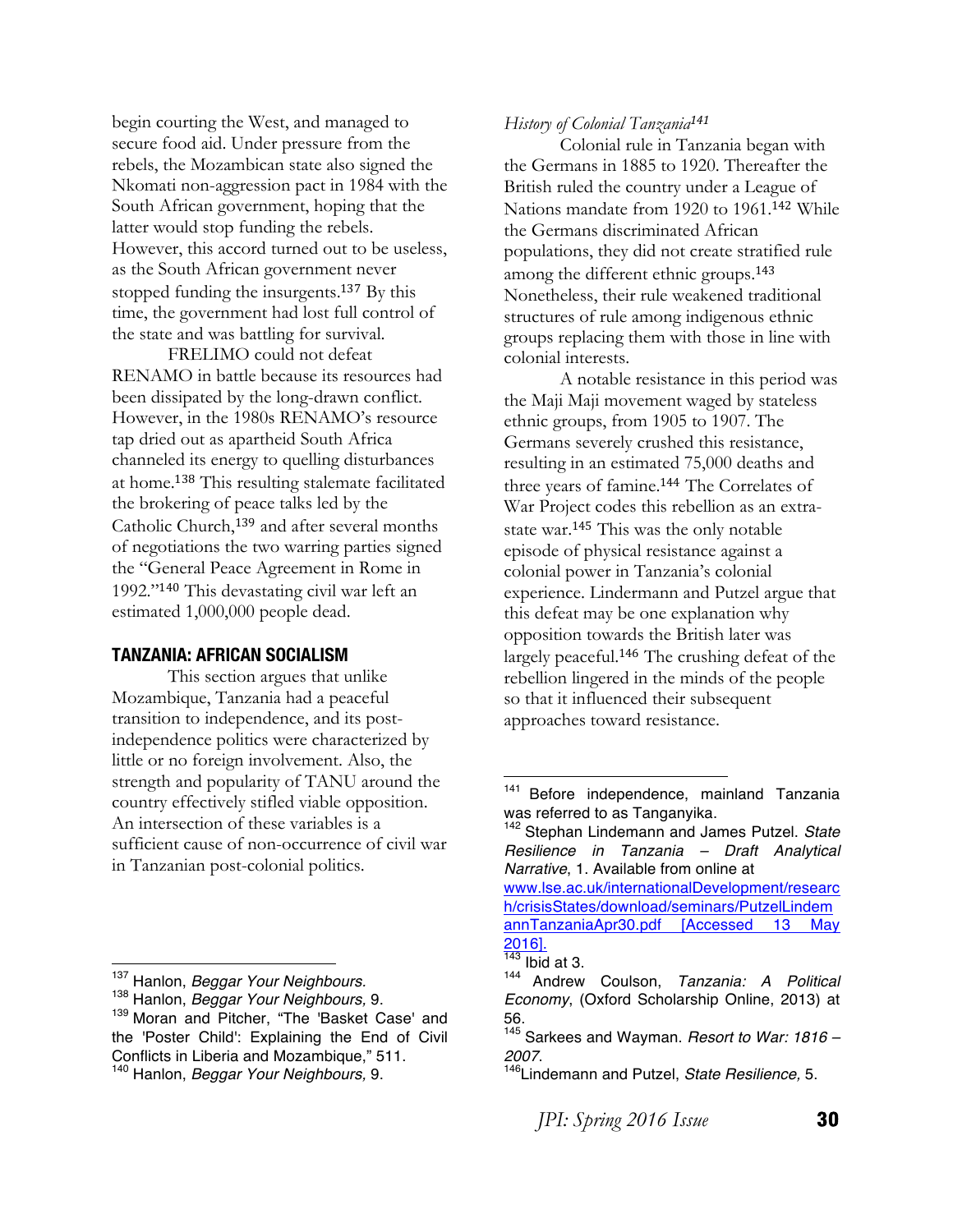British colonial rule in Tanganyika emphasized indirect rule. The consequence was the invention of traditional chiefs within ethnic groups that traditionally did not have them. However, Lindermann and Putzel argue that relatively speaking, the British never pursued an open policy of divide and rule among the ethnic groups even though there were imbalances in army recruitment.<sup>147</sup> Thus during British rule there was no physical confrontation between the ethnic groups of Tanganyika and the colonial authorities.

To echo an earlier point, Omari argues that the Germans had already brutally pacified the warring ethnic tribes in Tanganyika, so that the British found a much more conducive environment.<sup>148</sup> Whatever the reasons for lack of confrontation, it is clear that this non-violent approach paved a smoother path toward independence. The discontinuity of violence associated with German colonialism and the Maji Maji rebellion, and the relatively peaceful period under British rule may have influenced, to a certain extent, the less violent politics of postcolonial Tanganyika.

# **ORIGINS AND STRUCTURE OF THE TANGANYIKA AFRICAN NATIONAL UNION (TANU)**

One of the remarkable things about TANU was its ability to marshal broad-based support for its cause during the British colonial era, and its popularity after independence as the ruling party of Tanzania. Generally speaking, the nationalist movement in Tanzania was an amalgamation of three bodies representing African interests in the

colony: the Tanganyika African Association (TAA), "the trade union movement", and the cooperative movement that had its base in the rural areas.<sup>149</sup> Thus from its founding TANU enjoyed a geographical and class spread that most nationalist movements in Africa could only hope for. Unlike Mozambique's FRELIMO, these organizations that came to constitute TANU were not based on ethnic or regional interests, but on occupation, an obstacle that was relatively easier to supplant.

Under the leadership of intellectuals recruited mainly from the TAA, TANU worked to produce a united front against British colonialism through co-opting chiefs in the rural areas and other agricultural-based tribal organizations fighting unfair colonial laws.<sup>150</sup> After its successful consolidation, the new party presented its explicit goals including: the end of British colonialism, opposition to all forms of tribalism, the formation of branches in all the regions of Tanganyika to work hand-in-glove with the central committee of the party.<sup>151</sup> From the beginning, the leadership invested on the local population and in the formation of representative structures. Instead of alienating traditional authorities, these were incorporated into party structures, and in decision-making processes at the local level. The increasing popularity of the party is reflected in the following numbers. Between 1954 and 1957, TANU membership grew from 15,000 to 200,000"<sup>152</sup> managing to not only to be a coalition of elites but mobilizing the peasantry as well.

Consequently, when the party rose to power as Tanzania gained independence in 1961, it was in a position of relative strength. Its post-colonial political discourse was characterized by three features, namely;

 $147$  Ibid at 5.

<sup>148</sup> Abidallah Omari, "Civil-military relations in Tanzania," in eds. Rocky Williams, Gavin Cawthra and Diane Abrahams, *Ourselves to Know. Civil-Military Relations and Defence Transformation in Southern Africa*. (Pretoria: Institute for Strategic Studies, 2002), 93.

 <sup>149</sup> Lindemann and Putzel, *State Resilience,* 8.

<sup>150</sup> *Ibid*, 8.

<sup>151</sup> *Ibid*, 9.

<sup>152</sup> Coulson, *Tanzania: A Political Economy*, 151.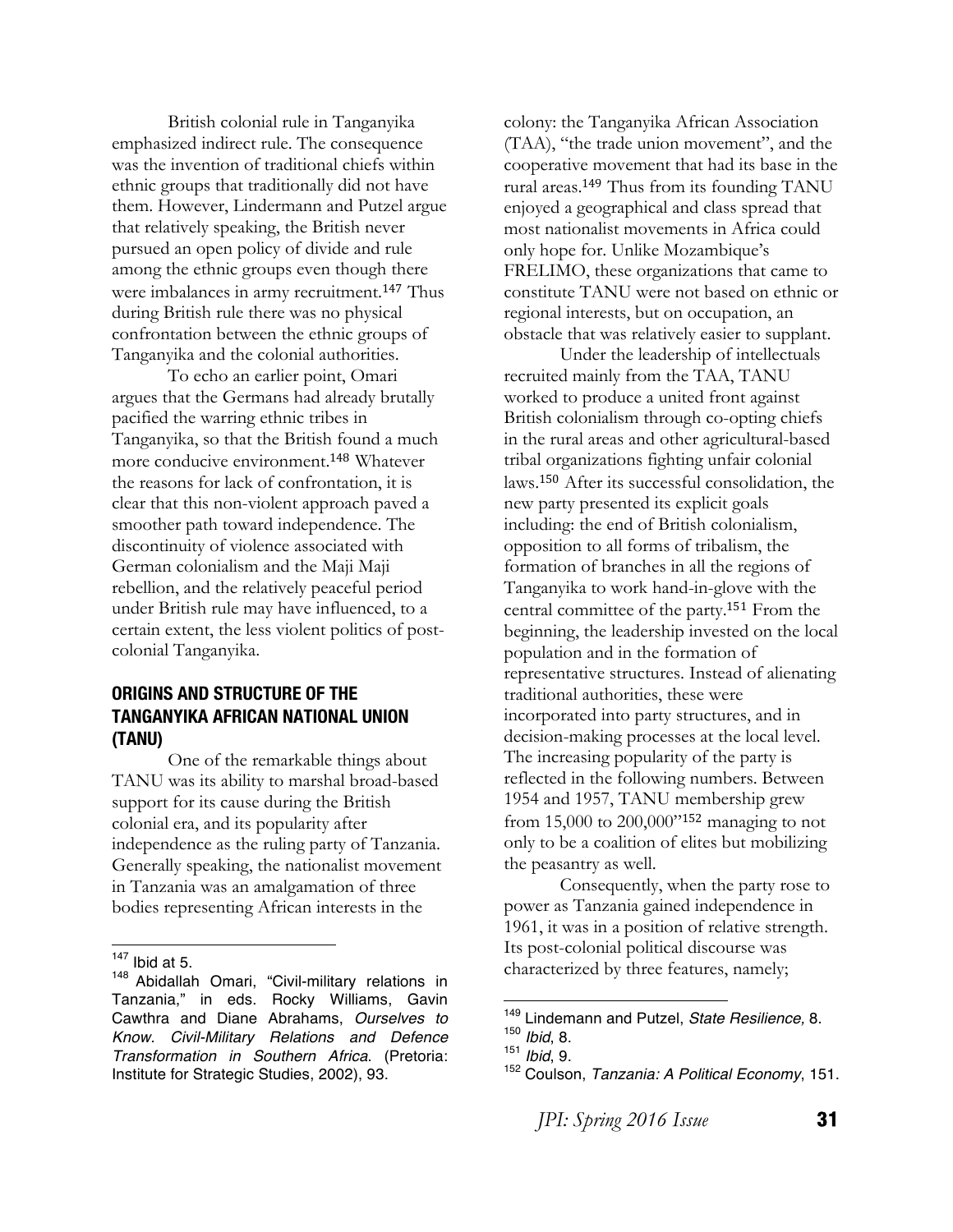"egalitarianism, mass participation in politics at all levels, and anti-elitism."<sup>153</sup> Its commitment to ensuring broad-based development led to its relative popularity in most sectors of the society. Encouraging mass participation, the party sought to "narrow the mass-elite gap and to create a sense of responsibility on the part of citizens."<sup>154</sup> This kind of broad-based one-party state system was carefully calibrated to give individuals a sense of belonging while at the same time acting to curb elite corruption within the party's structures.<sup>155</sup>

Even though Tanzania has a diverse ethnic community, the party managed to promote inter-ethnic cooperation and this helped to reduce the politicization of ethnicity.<sup>156</sup> Malipula argues that inter-ethnic cooperation was one of TANU's key strategies even before independence. As a result, the nationalistic bent of the party, its institutionalization in Tanzanian society from an early period increased its popularity among the people. This popularity further squeezed recruitment base of rival parties. Opposition was dealt a final blow when it was officially outlawed by the Arusha Declaration of 1967.

The Arusha Declaration of 1967 outlined the party's policy position and its commitment to serve the common people. Incidentally, it was this document that officially designated Tanzania as a single-party state, pursuing African socialism. Part of this declaration stated that "every citizen is an integral part of the nation and as the right to take an equal part in government at local,

<sup>155</sup> Lindemann and Putzel, *State Resilience,* 11.

 

regional and national levels"<sup>157</sup> Consequently, the structure of the party allowed a degree of autonomy at the local level.

In following a position the party had stated before independence, TANU nationalized white settler farms and distributed land to peasants in a bid to counteract the power of free-hold farmers in the country.<sup>158</sup> In part, the Arusha Declaration argues "every TANU and government leader must be either a peasant or a worker, and should in no way be associated with the practices of capitalism or feudalism."<sup>159</sup> This and the above-mentioned systematic processes strengthened TANU's rule in the post-independence period. The policy of balancing the political needs of sectors of society, and the corporatist structure of the party, in effect, left small space from which opposition could recruit. Also, the party was able to absorb counterelites into its political program.

That said, single-party state's structures were not without its detractors. For one, the party often formulated policies from the top, and regional structures did not have much influence on policy.<sup>160</sup> The villagization program (*ujamaa vijijini*) was a case in point. Peasants were relocated to "newly constructed settlements in order to promote efficient agricultural production and to facilitate the equitable delivery of basic services" without their consent.<sup>161</sup> The success of this project is

 

<sup>&</sup>lt;sup>153</sup> Patrick J. McGowan and H. K. M. Wacirah. (1974). "The Evolution of Tanzanian Political Leadership." *African Studies Review*. 17, no. 1 (1974), 179.

 $154$  Ibid, 179.

<sup>&</sup>lt;sup>156</sup> Mrisho Malipula. "Depoliticised Ethnicity in Tanzania: A Structural and Historical Narrative." *Afrika Focus*. 17, (2014), 51.

<sup>&</sup>lt;sup>157</sup> Arusha Declaration. Part 1 c) Available online at

https://www.marxists.org/subject/africa/nyerere/1 967/arusha-declaration.htm [Accessed 13 May  $\frac{2016}{158}$ .

<sup>158</sup> Lindemann and Putzel, *State Resilience,* 14.

<sup>159</sup> Arusha Declaration. Part 5 a)

<sup>&</sup>lt;sup>160</sup> Howard Stein, "Theories of the State in Tanzania." *Journal of Modern African Studies.*  23, no. 1 (1985), 109.<br><sup>161</sup> Paul J. Kaiser. "Str

Paul J. Kaiser. "Structural Adjustment and the Fragile Nation: The Demise of Social Unity in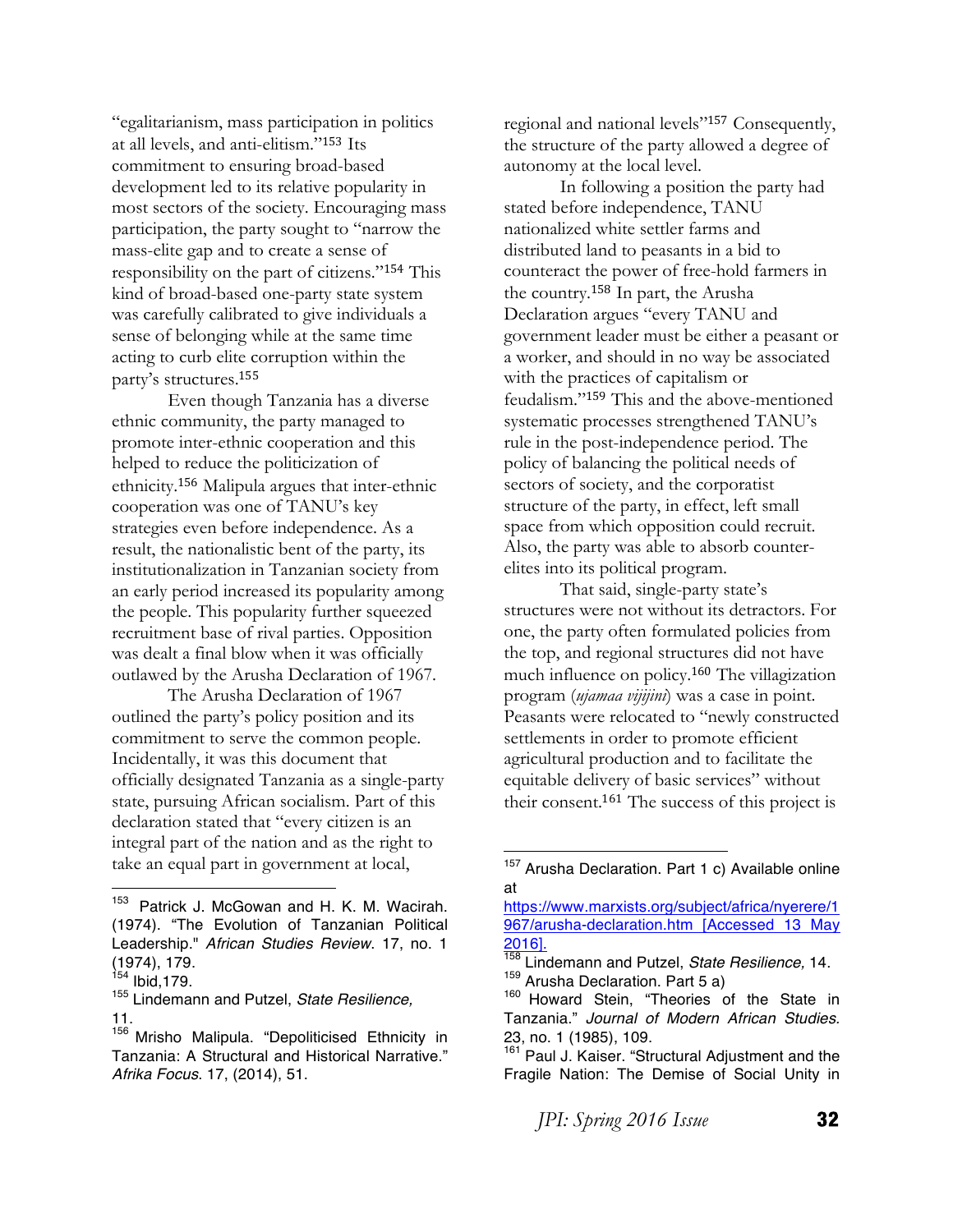ambiguous, although it is largely considered a failure. As Kaiser shows, "in the final years of the *ujamaa* era, basic consumer goods were rarely available, the transportation infrastructure was collapsing, and the government was unable to provide many of the basic health-care and education services that were promised immediately following the Arusha Declaration."<sup>162</sup> This was a result of the declaration's shunning of foreign investment and emphasis on self-reliance, which resulted in a severe foreign exchange deficit.

Yet, the country managed to weather this crisis and the subsequent IMF imposed Structural Adjustment Programs (SAPs) of 1981 to 1995 without disintegrating into civil war. In fact, no party has yet managed to pose as viable opposition to TANU. The party's institutionalization in Tanzanian society and its ability to reinvent itself in times of crises and change, accounts for relative stability in the country's post-colonial period, and the lack of civil conflict.

### **NEOCOLONIALISM IN TANZANIAN POST-INDEPENDENCE POLITICS?**

Literature suggests that there was no systemic involvement of foreign governments in the domestic affairs of Tanzania to the extent seen in the Mozambican case. The British colonial administration attempted to create a rival party in 1956 called the United Tanganyika Party (UTP) "composed of disgruntled chiefs and white settlers,"<sup>163</sup> but it was too weak in the face of TANU's popularity. When a split occurred in TANU leadership, there emerged "the African National Congress (ANC) that represented Africans only and thereby challenged TANU's

Tanzania." *The Journal of Modern African Studies*. 34, no. 2 (1996), 229.

<u> 1989 - Johann Barn, mars eta bainar eta bainar eta baina eta baina eta baina eta baina eta baina eta baina e</u>

ideology of unity and equality."<sup>164</sup> However, this party's divisive and partisan ideology did not sit well with the people of Tanzania who had already internalized the ideology of unity of all Tanzanians regardless of ethnicity and religion, propagated by TANU.

From a geo-political and Cold War politics standpoint, one might argue that unlike Mozambique, whose declaration as socialist directly threatened the survival of South Africa and Rhodesia as white-minority ruled states, TANU's socialism could be tolerated because Tanzania's geographical location did not threaten the West's calculations of balance of power in the region. Yet even taking this into account, it can be said with relative confidence that the colonial history of Tanzania, the commitment of the party to build local infrastructure and garner wide support had substantial influence of the longevity of its single party regime, and the lack of any civil war episode in the country's post-independence period.

Ultimately, Tanzania's single party regime hinged on the relatively peaceful transition, a strong party base and structures, and the relative lack of foreign involvement in the domestic affairs of the country through arming and funding opposition groups.

#### **DISCUSSION**

This paper has traced three processes in the case studies reviewed, and the findings are largely consistent with the initial hypothesis—that civil war occurrence, or lack thereof, in Mozambique and Tanzania was a product of the intersection of these factors: violence preceding independence, structures and institutionalization of parties, and foreign intervention in domestic politics.

Of note is that in the Mozambican case, violence preceding independence, coupled with the re-involvement of the Portuguese in the country's politics under the

<sup>162</sup> *Ibid.*, 231.

<sup>163</sup> Lindemann and Putzel, *State Resilience,* 9 - 10.

 <sup>164</sup> *Ibid*, 10.